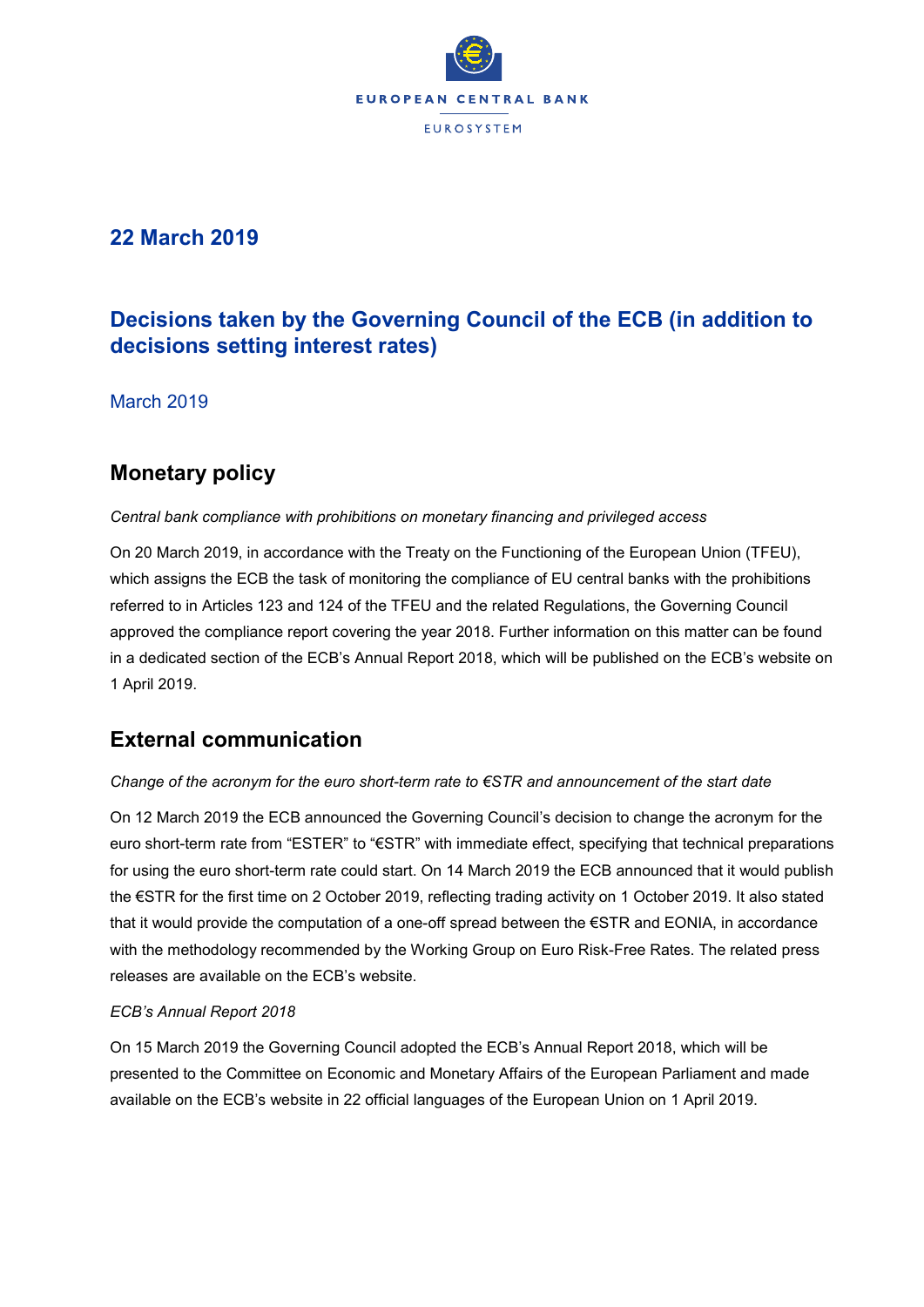# **Market operations**

#### *Acceptance of a third-party rating tool provider under the ECAF*

On 28 February 2019 the Governing Council accepted the application of CRIF Ratings S.r.l. to become a third-party rating tool provider under the Eurosystem credit assessment framework (ECAF), based on its evaluation of the rating tool's compliance with the ECAF acceptance criteria. The updated list of thirdparty providers of rating tools is available on the ECB's website.

## **Market infrastructure and payments**

#### *SEPA migration* – *impact assessment report*

On 22 February 2019, the Governing Council took note of the impact assessment report on the migration to the Single Euro Payments Area (SEPA) credit transfers and direct debits and approved its publication on the ECB's website*.*

## *Updates to documentation on the correspondent central banking model*

On 15 March 2019 the Governing Council approved an update of the correspondent central banking model (CCBM) procedures for Eurosystem counterparties (the "CCBM brochure") and its publication on the ECB's website, together with a technical annex entitled "CCBM information for counterparties – summary of legal instruments used in the euro area", which was also updated accordingly. This annual update involved only minor factual amendments. Both updated documents are available on the ECB's website.

## *Withdrawal of the ECB Recommendation to amend Article 22 of the Statute*

On 20 March 2019 the Governing Council decided to withdraw the Recommendation of the ECB for a Decision of the European Parliament and of the Council amending Article 22 of the Statute of the European System of Central Banks and of the European Central Bank. A related press release is available on the ECB's website.

## **Advice on legislation**

*ECB Opinion on court orders for possession of principal private residences in Ireland*

On 18 February 2019 the Governing Council adopted Opinion CON/2019/8 at the request of the Irish Department of Justice, Equality and Law Reform.

*ECB Opinion on a draft law for the protection of primary residences in Greece* 

On 27 February 2019 the Governing Council adopted Opinion CON/2019/9 at the request of the Greek Ministry of Finance.

*ECB Opinion on the establishment of a macroprudential board in Spain*